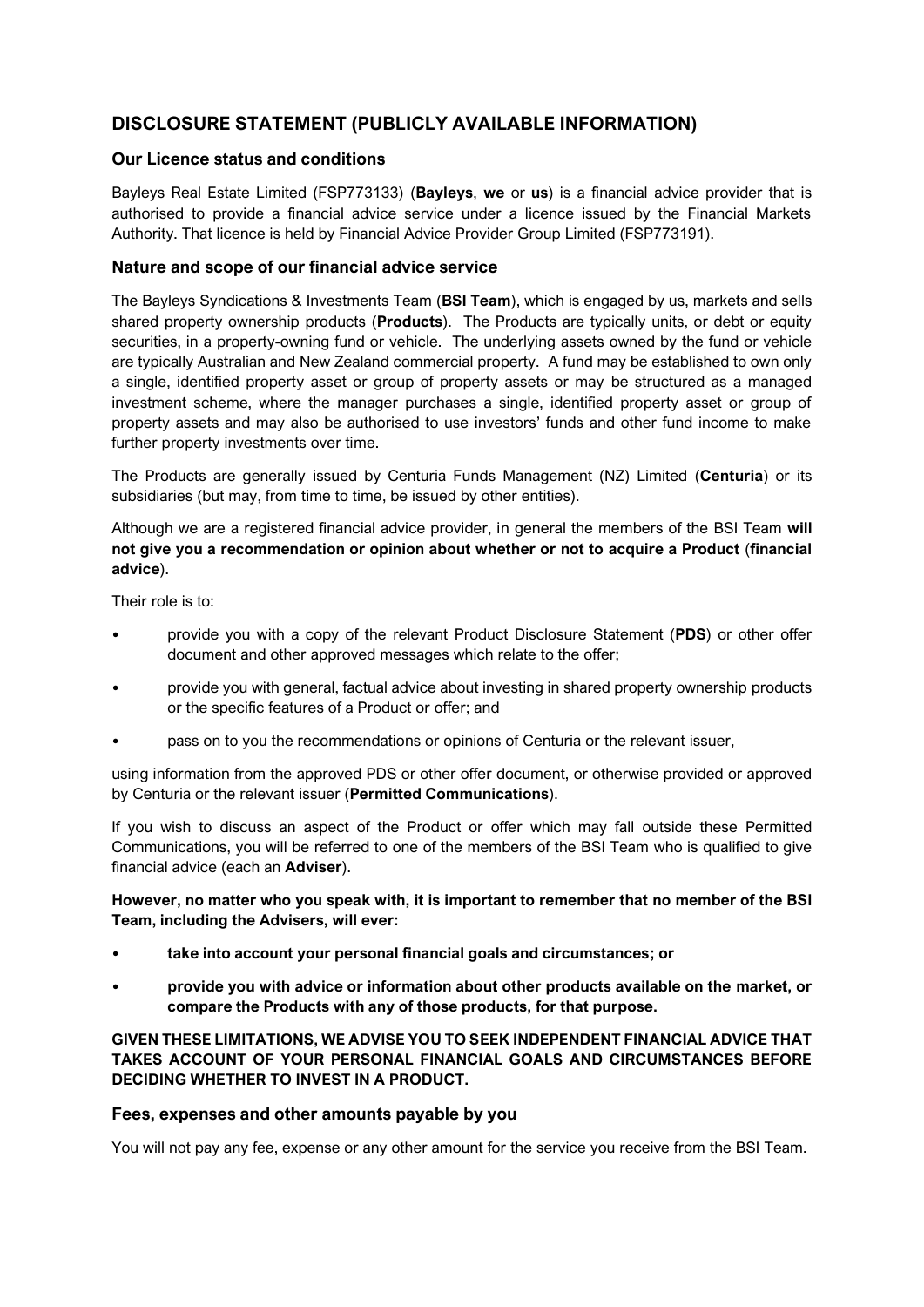If you decide to invest in a Product available through us, part of the amount you invest will be used by Centuria or the relevant issuer to meet offer costs, which include fees, expenses and other amounts. These offer costs are disclosed in the relevant offer document.

#### **Conflicts of interest and commissions or other incentives**

We receive commissions from Centuria or the relevant issuer if you decide to invest in a Product available through us. The commission amount is based on the amount invested.

We may pay part of that commission to the relevant member of the BSI Team and, if you were referred to the BSI Team by an agent of one of our real estate franchises, part of the commission may be paid to the franchise and the referring agent.

To ensure that the BSI Team takes all reasonable steps to prioritise your interests over their own interests, our interests, and those of our franchises and their agents, we make sure that the members of the BSI Team follow a **documented sales process** under which:

- communications are limited to the Permitted Communications (see above);
- you always receive a copy of the PDS or other offer document;
- you are always advised to seek independent financial advice before deciding whether to invest in a Product; and
- any discussion which has the potential to go further than the Permitted Communications is referred to one of our qualified Advisers.

We also have a conflicts of interest policy in place, and BSI Team receives training on conflicts management and good conduct in general.

We audit compliance with our sales process, using an external auditor, and review our financial advice provider compliance programme as a whole, at least once a year.

## **Our Complaints Process**

If you are not satisfied with our service, you can make a complaint by emailing our Head of Syndications and Investment Products, Mike Houlker [\(mike.houlker@bayleys.co.nz,](mailto:mike.houlker@bayleys.co.nz) 021 945 927) or, if the complaint concerns him, by contacting our Group Managing Director, Mike Bayley [\(mike.bayley@bayleys.co.nz\)](mailto:mike.bayley@bayleys.co.nz). You can also write to us at Bayleys Real Estate Limited, P O Box 8923, Symonds Street, Auckland 1150.

We will acknowledge receipt of your complaint as soon as practicable and will aim to resolve it within two working days of receipt. If we need more time to investigate or consider your complaint, or if we need more information from you, we will let you know. We will consider your complaint fairly and advise you of our response, and any action we propose to take, within a reasonable time.

If you are unhappy with our response, and you have not done so previously, you can contact our Group Managing Director, Mike Bayley, at the address above, explaining why you remain unsatisfied. He will review the complaint and our initial response and provide you with the outcome of that review within a reasonable time.

## **Dispute resolution process**

If our internal complaints process does not resolve your complaint to your satisfaction, you have access to a free, independent dispute resolution service that may help investigate or resolve your complaint.

We are a member of the Financial Services Complaints Limited. You can contact Financial Services Complaints Limited by emailing complaints@fscl.org.nz or by calling: 0800 347 257 you can also write to them at: FSCL, PO Box 5967, Wellington 6145. More information about the Financial Services Complaints Limited is available at: www.fscl.org.nz.